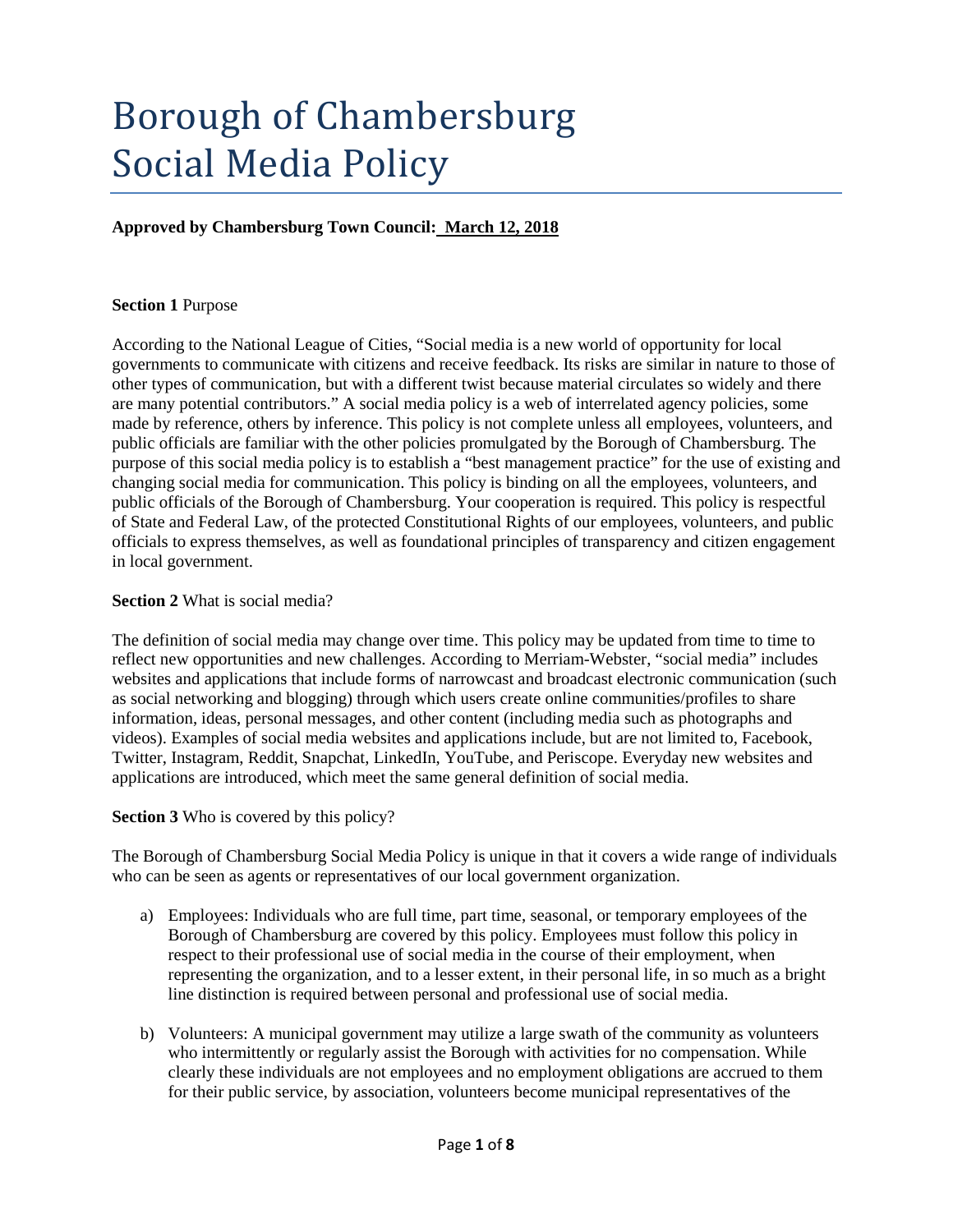Borough. Therefore, unlike the average citizen, a volunteer must uphold and respect the same core values of professional communication behavior that would be required of an employee. Unlike an employee, the Borough has no employer responsibility to protect a volunteer's right to volunteer for the organization. Volunteers must follow this policy in respect to their personal use of social media, in so much as a bright line distinction is required between personal and professional use of social media in that through their volunteer activities, their private use of social media can be misunderstood to blur the distinction between the volunteer's private right of free speech and speech that represents the organization in an official capacity. This policy attempts to outline that distinction. Volunteers are prohibited from representing the Borough of Chambersburg in an official capacity on social media.

c) Public Officials: Those elected and appointed officials of the Borough of Chambersburg, as defined by State Law, play a very special role in the organization and dissemination of information for the Borough. In some respects, public officials can be seen as autonomous actors, with the right and responsibility to communicate to the public. For example, an elected borough council member has a responsibility to communicate clearly and regularly with their constituents on a host of borough and agency business. This is one of the main roles of a public official. On the other hand, having a variety of information posted on social media, sometimes timely, sometimes inaccurate, without proper disclaimers and legal parlance, does not serve the public well.

Therefore, this policy establishes a "**best management practice for official social media use by public officials**" as well as guidelines for appropriate private or personal use of social media by public officials. Once a citizen becomes a public official, their expectation of privacy and private speech can become muddled as they are a public person with public exposure and responsibilities to the community and to the government organization.

Examples of public officials include elected officials and appointed officials such as the Borough Manager, Borough Secretary, Borough Treasurer, and Police Chief.

## **Section 4** Bright Line Distinction

a) The bright line distinction is to **make sure all posts are clearly expressed as your own statements or opinions and not an official statement or position of the Borough.** A disclaimer such as "views and posts are my own and do not represent the position or opinion of my employer or the Borough of Chambersburg," may seem unnecessary, but it is specifically insisted upon in this context, or in some form otherwise approved by legal counsel. Further, those voluntarily appearing in images on social media should not be wearing uniforms or insignia of the Borough, without the express written permission of the Borough Manager. Obviously, those images obtained in public view (i.e. working in the street) while wearing a Borough uniform or insignia (including a Borough Seal, which is protected by local law), is an exception.

Example of Social Media Disclaimer:

Views and posts are my own and do not represent the position or opinion of my employer or the Borough of Chambersburg.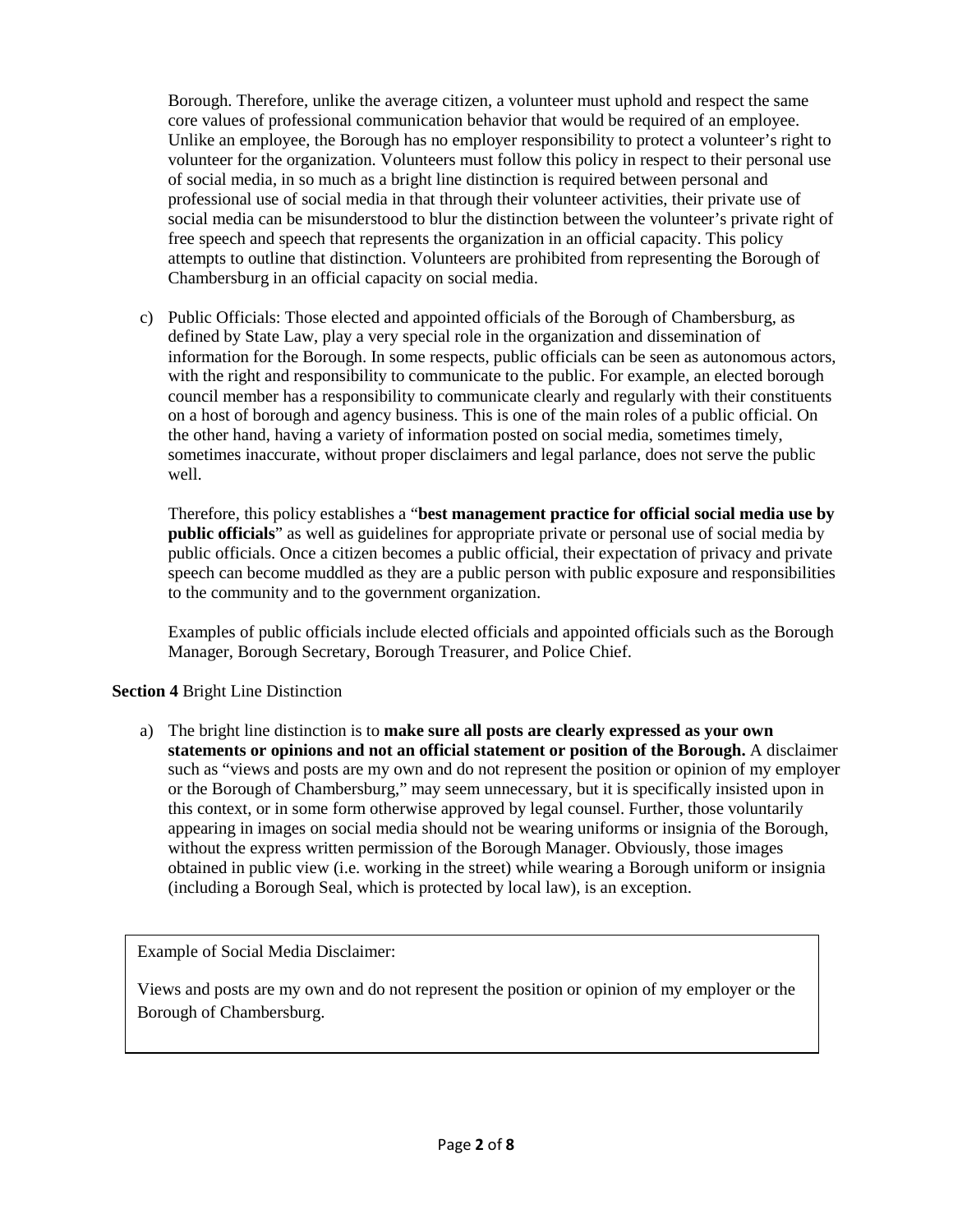#### **Section 5** First Amendment Right of Free Speech

- a) Nothing in this policy will limit the First Amendment right of free speech of an employee, volunteer, agent, or official of the Borough of Chambersburg.
- b) Second, any employee's protected, concerted, or union activity shall not be infringed upon by this policy. However, social media can be misunderstood to blur the distinction between private free speech and speech that represents the organization. This policy attempts to outline that distinction.
- c) Third, the Borough of Chambersburg respects the right of employees to engage in private personal activities including the right of association and privacy, but will not tolerate certain types of speech in social media, which may appear to the public to be a professional dissemination of organizational or agency information by our municipal government, obtained in the course of one's employment, without consent of the Borough.
- d) The only exceptions to this principle are protections afforded to employees who discuss the terms or conditions of their employment, report illegal or dangerous activities occurring at work (i.e. whistleblower protections), or who speak out as a private citizen regarding a matter of public concern.

### **Section 6** Internet Access to Social Media on Borough Owned Devices

- a) The Borough Manager shall serve as the Borough's social media coordinator and shall be responsible for overseeing the Borough's official social media activity and monitoring compliance with all Borough policies including this policy. If the Borough hires a Public Information Officer, that employee may be delegated some of the Borough Manager's responsibilities. The Borough Manager shall designate which social media platforms, if any, the Borough will use to establish an official Borough social media profile, and shall designate which employees, if any, are permitted to publish, edit, or comment on Borough social media profiles on behalf of the Borough. The Borough Manager is herein authorized to determine which social media websites and applications provide a benefit to the organization and are therefore accessible on Borough devices and which social media websites and applications should be blocked. The Borough maintains software, which can be set to block access to specific web pages and web applications. This is an administrative decision of the Borough Manager and is administered by the Information Technology (IT) Office.
- b) If an individual covered by this policy finds that they have access to a social media website or application on a Borough owned device, they should use great care accessing that website or application. They should determine whether access is permitted by the Borough of Chambersburg and whether their use conforms to this policy.
- c) Use of a "chambersburgpa.gov" email address for social media purposes, as a user, subscriber, or creator of content, requires authorization of the Borough's social media coordinator for this activity.
- d) Access to social media websites and applications on personal equipment is understood to exist, but access during work hours for personal purposes should follow existing computer access policies elsewhere promulgated by the Borough of Chambersburg.
- e) Sharing of unauthorized photographs or disclosure of Borough data or information that would reveal personal identification information of certain Borough employees or Borough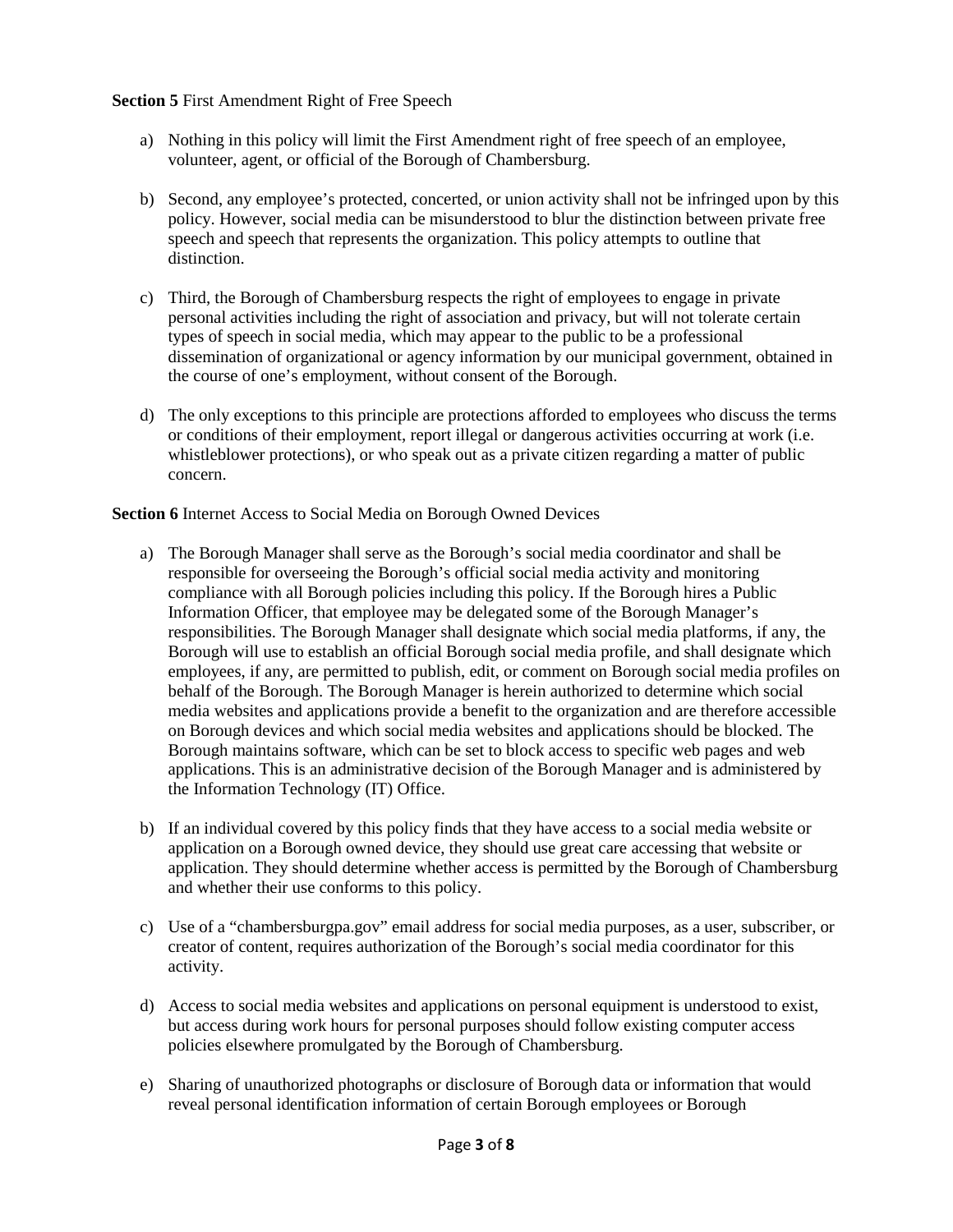citizens/customers or confidential information that is necessary to maintain the safety and security of the Borough's buildings, property, systems, and operations is prohibited. Examples of such information include, but are not limited to:

- All or part of a person's Social Security number, driver's license number, personal financial information, bank account numbers, utility account numbers, home, cellular or personal telephone numbers, personal e-mail addresses, employee numbers or other confidential personal identification numbers;
- The home address of a law enforcement officer:
- Network or computer usernames or passwords or other records regarding computer hardware, software and networks, including administrative or technical records, which, if disclosed, would be reasonably likely to jeopardize computer security;
- Security codes or combinations;
- A record or part of a record related to an ongoing investigation;
- A record or part of a record maintained by the Borough in connection with law enforcement or other public safety activity that, if disclosed, would be reasonably likely to jeopardize or threaten public safety or preparedness or public protection activity.

**Section 7** Responsible decision making when utilizing social media

- a) To assist you in making responsible decisions about your use of social media, we have established these guidelines for the professional use of social media and prohibitions for any on or off duty use of social media, which might act to discredit the professional reputation of the Borough of Chambersburg, any of its employees or agents; infringe on the Borough's operations; or infringe on the Borough's ability to provide effective and efficient services. This policy does not overrule common sense relating to the desired character of on or off duty behavior of Borough personnel which is established in other policies relating to employee on and off duty conduct. It is designed to supplement other personnel conduct policies as it specifically relates to social media use. This policy does not apply to an employee's personal use of social media, during personal time, for purely personal reasons where the employee does not identify himself/herself as a Borough employee; unless the bright line distinction between personal and professional communication is unclear.
- b) All Borough policies and applicable state and federal laws, including, but not limited to, policies or laws prohibiting harassment, discrimination, and retaliation apply with equal force to conduct occurring in person and online. Any violation of these policies or laws will be addressed in the same manner whether the offending conduct occurs in person or online. Harassment, bullying, discrimination, or retaliation that would not be permissible in the workplace is equally impermissible online, even if it is done after hours, from home, or on personal computers or other personal devices. Violation of all Borough policies or laws while on social media, even personal social media accounts, may result in disciplinary action by the Borough.
- c) Employees and volunteers who are not authorized to post official Borough content or are authorized employees participating in social media usage while off-duty or in an unofficial capacity shall clearly indicate that the viewpoints they express are their own and do not necessarily reflect the Borough's official policy or position. Take these extra steps to make sure your posts are crystal clear.
- d) **Public Officials should take care to be extremely limited to their activities on social media.** Unlike employees or volunteers, they must make it clear that they are only participating in social media as a private citizen, their messages and posts are not in any official capacity, and the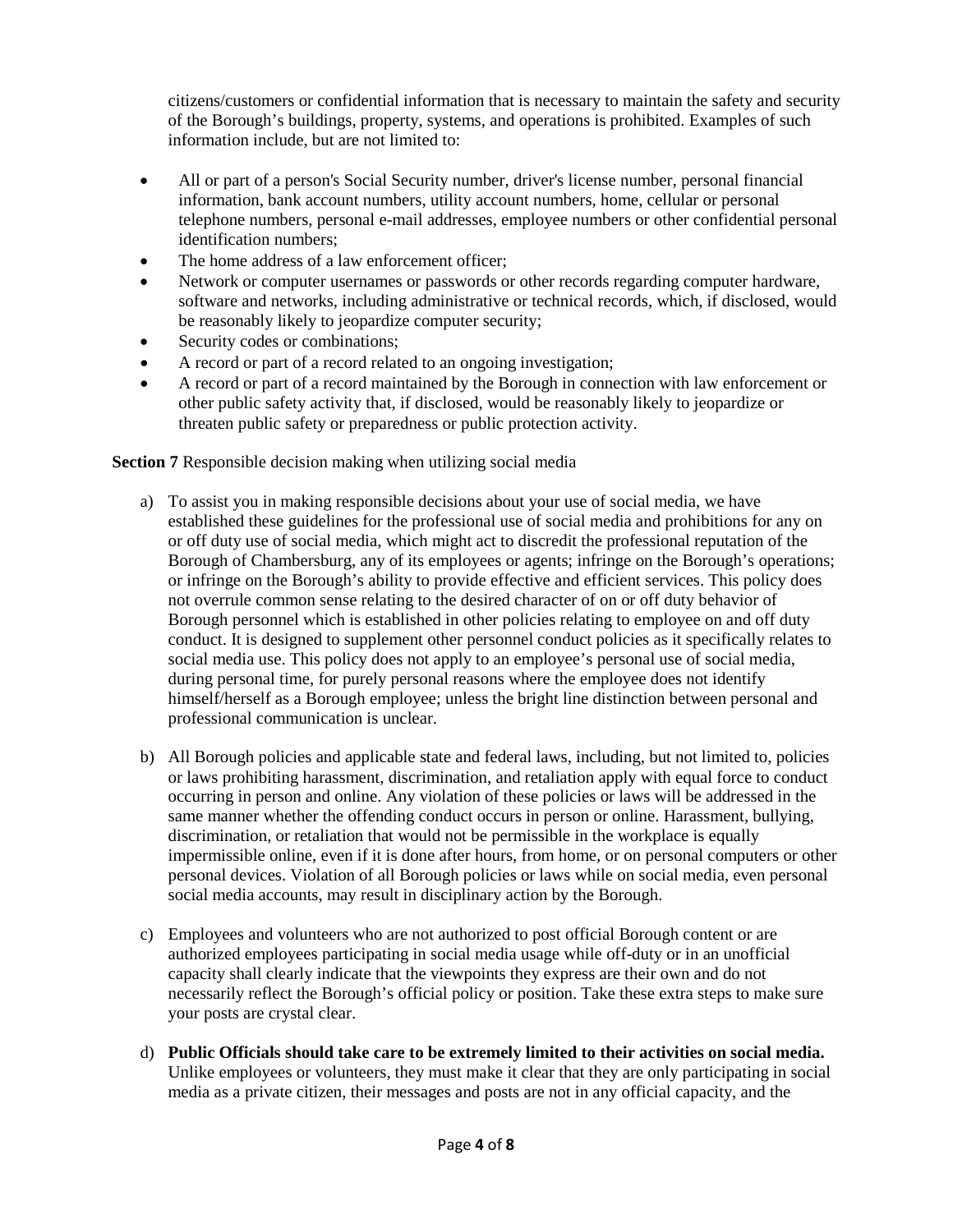Borough recommends they avoid expressing any information, details, answers to questions, conversations, corrections, or anything related to the Borough of Chambersburg on their private social media posts and messages. To disseminate information about anything to do with the Borough, including private opinions, it is better that the information be requested to be posted on an **official Borough of Chambersburg social media account** and should not be disseminated through a Public Official's private account without the express written permission of the Borough Manager or Town Council. Only the Borough Manager or Town Council can waive this requirement.

**Section 8** Campaigns and political activities on social media

- a) **Borough Department Heads and Assistants are prohibited from expressing any** *public* **opinions on social media about any federal, state, local, or school district political issue or any Borough Public Official or Borough Public Official candidate.** This is necessary to maintain the trust and confidence of Town Council and the citizens of the community who we serve. Accepting such an appointment by the Borough implies your willingness to limit your rights to *private* expression and social media is not considered a form of private expression.
- b) These guidelines have an equal impact on the use of social media for campaigns and political activities.
- c) Official political campaigns on social media:

If you are a candidate or someone representing a candidate or official for public elected office, please follow the following rules:

So there is no misunderstanding, if a Borough Public Official, candidate or someone representing a candidate or official establishes an official political social media presence on behalf of the Public Official, it is required that the account or name on the social media profile be *the group* representing the Public Official rather than the Public Official himself/herself. For example, if Council Member Mickey Mouse is running for State Senate, the profile might be called Citizens to Elect Mickey Mouse, or the Committee to Elect Mickey Mouse, or Mickey Mouse for State Senate, but not just Mickey Mouse, nor Council Member Mickey Mouse.

When in doubt, the Borough Solicitor will issue an advisory opinion to the Borough Public Official, candidate or someone representing a candidate or official offering advice as to how the political campaign should be identified on social media.

**Section 9** Links to external social media on Borough website(s)/application(s)

- a) In computing, a hyperlink, or simply a link, is a reference to data that the reader can directly follow either by clicking, tapping, or hovering. A hyperlink points to a whole document or to a specific element within a document. A link to social media is inferred to be a digital connection to a profile, site, or application associated with social media.
- b) Borough links are strictly prohibited unless expressly approved in writing by the Borough Manager or Town Council. Links are not an expression of endorsement nor does the connection to an approved external website or social media application carry with it any implied or specific responsibility that the information or content on the exterior side of the link is correct, accurate, complies with Borough policies, or is up to date. A link when provided is a convenience for the Borough user to access some external data.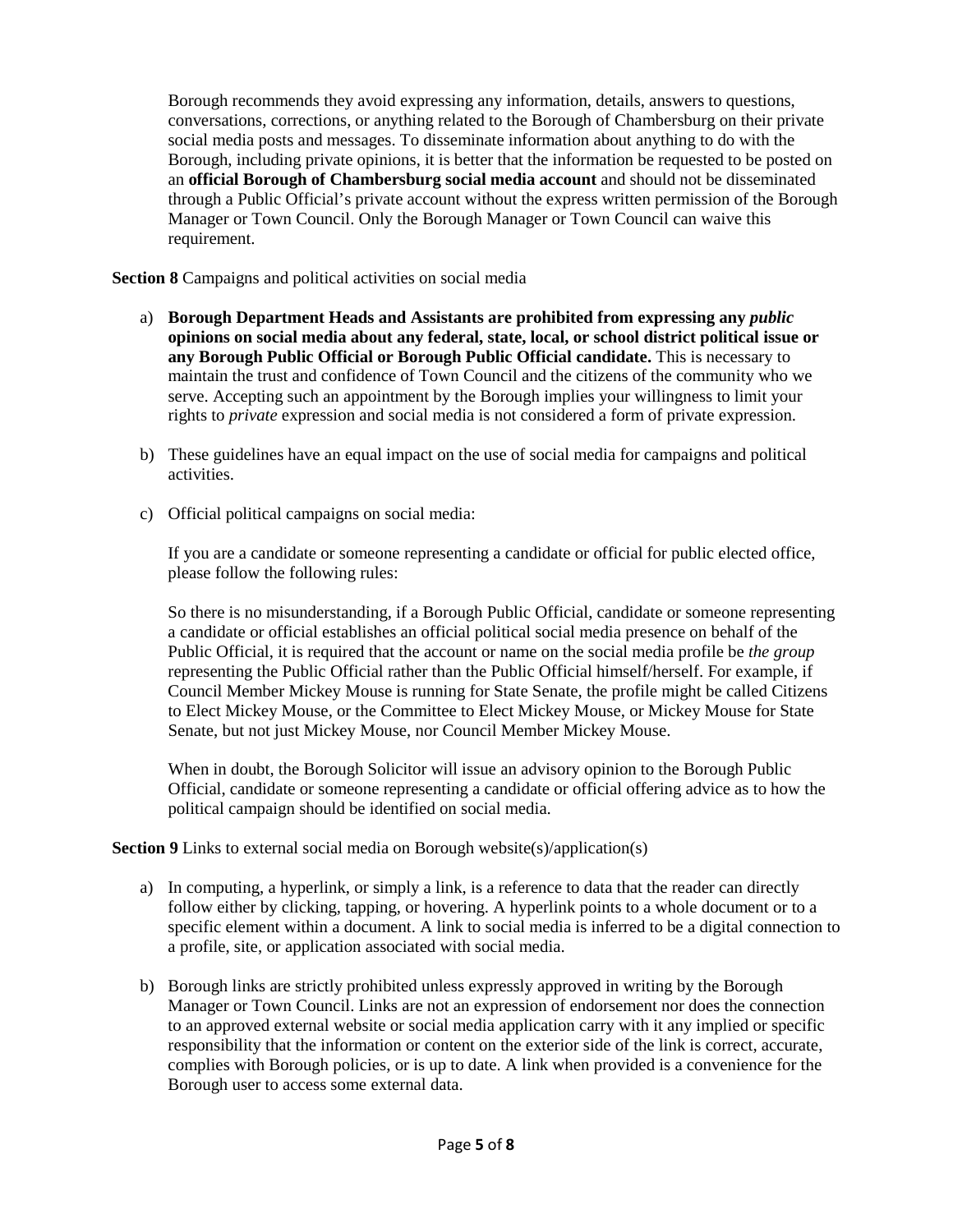c) Any proposal to establish an external link from a Borough website should be presented to the Borough's social media coordinator in advance of being created.

**Section 10** Official Borough of Chambersburg Social Media Accounts/Profiles

- a) All Borough of Chambersburg official social media accounts will be supervised and managed by the Borough's social media coordinator subject to approval by the Town Council. Any social media account not expressly approved by Town Council is not an official Borough of Chambersburg Social Media Account.
- b) Failure to seek Town Council approval for an official Borough of Chambersburg Social Media Account is a violation of this policy.
- c) The Borough of Chambersburg's websites (www.chambersburgpa.gov, www.chambersburgfire.com, franklin.crimewatchpa.com/chambersburgpd, etc.) will remain the Borough's primary and predominant internet presences.
	- The best, most appropriate Borough of Chambersburg uses of social media tools fall generally into two categories: first, as channels for disseminating time-sensitive information as quickly as possible (example: emergency information); or second, as marketing/promotional channels which increase the Borough's ability to broadcast its messages to the widest possible audience.
- d) Wherever possible, content posted to Borough of Chambersburg social media sites will also be available on the Borough's websites.
- e) Wherever possible, content posted to Borough of Chambersburg social media sites should contain links directing users back to the Borough's official websites for in-depth information, forms, documents or online services necessary to conduct business with the Borough of Chambersburg.
- f) Wherever possible, all Borough of Chambersburg social media sites and accounts shall comply with all appropriate Borough of Chambersburg policies and standards.
- g) Borough of Chambersburg social media sites, accounts, and content contained therein maybe subject to Commonwealth of Pennsylvania public records laws. Any content maintained in a social media format that is related to official Borough actions and activities, including a list of subscribers and posted communication, are a public record. The Borough Manager's Office and the Borough Secretary as the Right to Know Officer are responsible for responding completely and accurately to any request for public records on social media. Content related to official Borough actions and activities shall be maintained in an accessible format and so that it can be produced in response to a request.
- h) Pennsylvania state law and relevant Borough of Chambersburg records retention schedules may apply to social media formats and social media content. Unless otherwise addressed in a specific social media standards document, the Borough Secretary shall preserve records required to be maintained for a period of no less than thirty (30) calendar days on a Borough server in a format that preserves the integrity of the original record and is easily accessible.
- i) Users and visitors to social media sites shall be notified that the intended purpose of the site is to serve as a mechanism for communication between the Borough of Chambersburg and members of the public. In general, the Borough shall attempt to exclude the ability to post public comments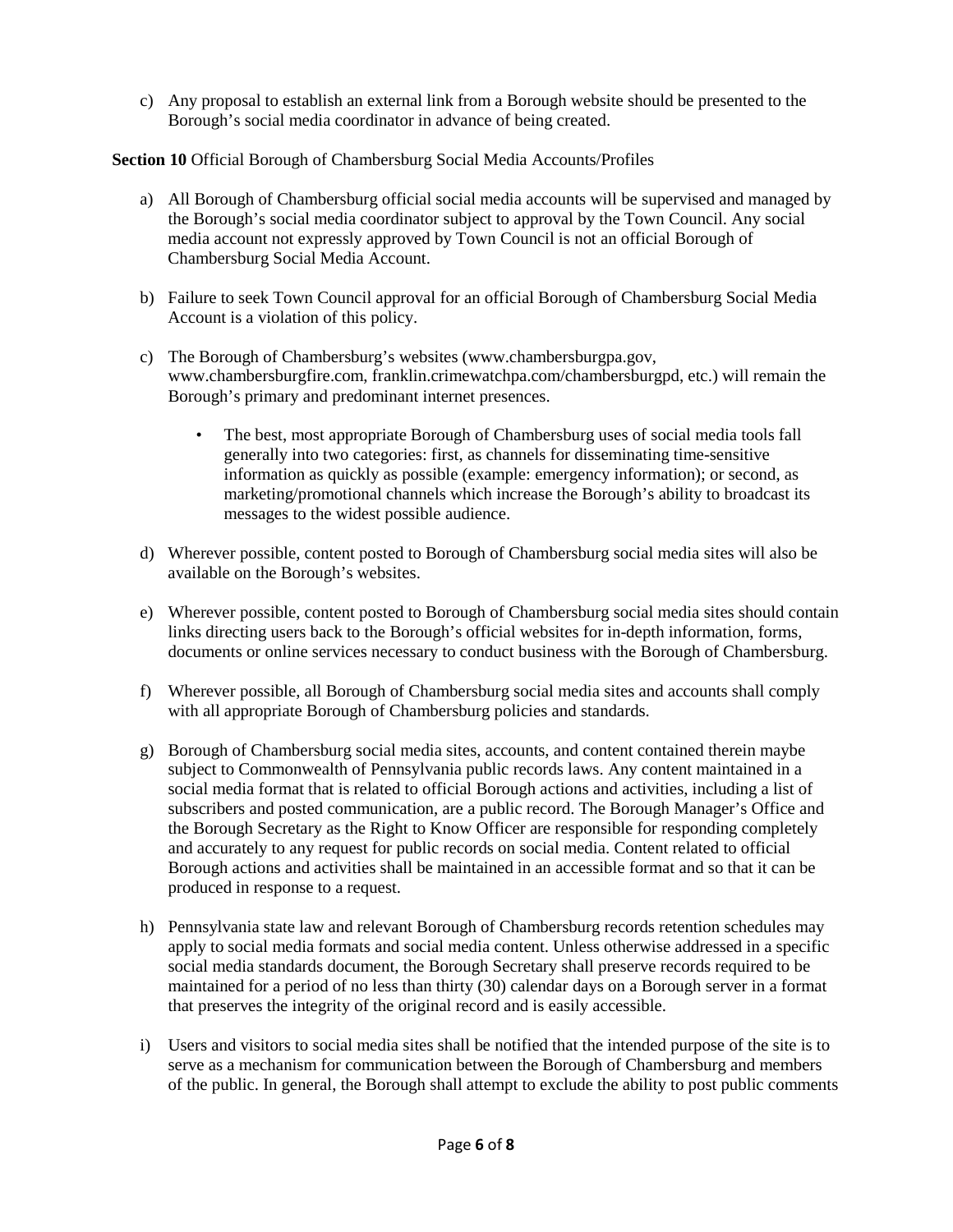on social media postings or, if possible, decline to participate in social media conversations. Users and subscribers should be referred to Borough Public Officials to discuss items.

- j) To the extent public comments are enabled, all members of the public will be allowed to comment and public comments shall not thereafter be blocked, filtered, deleted, or otherwise censored, except as provided below or as allowed by law. Any comments posted by a member of the public on the Borough's social media sites, accounts, and content are the opinion of the poster only and the presence of such comments on the Borough's social media does not imply that the Borough endorses or agrees with the comments. The Borough of Chambersburg social media websites, profiles or applications and articles and comments associated therein, containing any of the following forms of content shall not be allowed:
	- Comments not topically related to the particular social medium article being commented upon;
	- Profane language or content;
	- Content that promotes, fosters, or perpetuates discrimination on the basis of race, creed, color, age, religion, gender, marital status, status with regard to national origin, physical or mental disability or sexual orientation;
	- Sexual content or links to sexual content;
	- Solicitations of commerce:
	- Solicitations for donations;
	- Conduct constituting or encouraging illegal activity;
	- Information that may tend to compromise the safety or security of the public or public systems;
	- Content that violates a legal ownership interest of any other party; or
	- Content that violates trademark or copyright laws.

## **k) Any content removed based on these guidelines must be retained by the Borough's social media coordinator, including the time, date and identity of the poster when available pursuant to record retention rules in this policy.**

- l) The Borough reserves the right to restrict or remove any content that is deemed in violation of this social media policy or any applicable law.
- m) The Borough is prohibited from banning or blocking any user or subscriber to any official Borough of Chambersburg social media account unless their participation is creating an illegal or unmanageable situation. For example, a subscriber who repeatedly posts sexual content or links to sexual content may be blocked if it becomes impossible to repeatedly and timely delete such unauthorized content. In such cases, a block must be approved by either the Borough Manager or Town Council.
- n) Comments, media, or other information posted to or displayed on the Borough's social media sites, accounts, and content are subject to monitoring and review at any time, and users should have no expectation of privacy with respect to any such comments, media, or other information. However, given our limited staff resources, monitoring may not occur 24/7, and as such, the Borough of Chambersburg is not liable for inappropriate or offensive comments that may be posted.